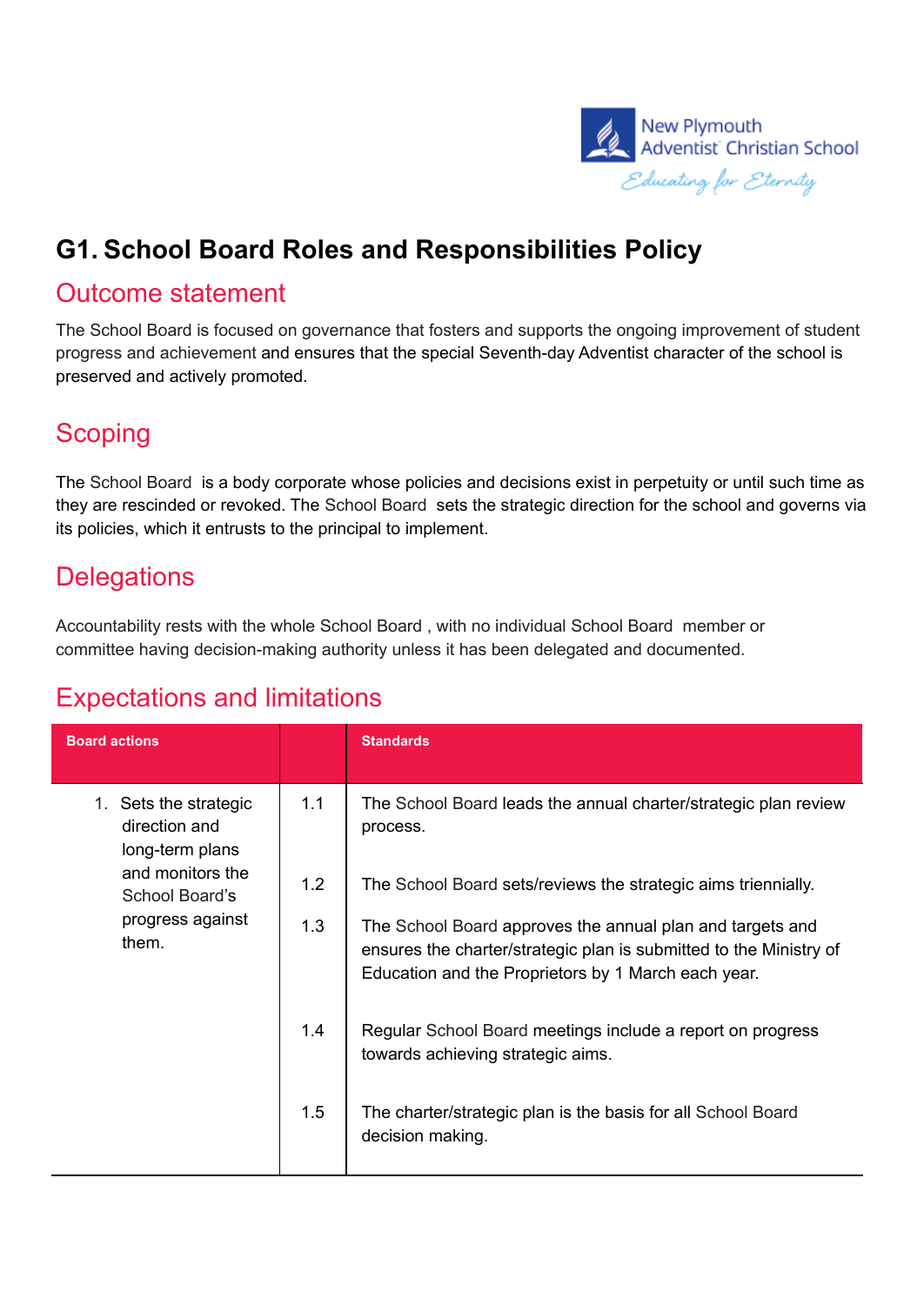| 2. Monitors and<br>evaluates student<br>progress and<br>achievement.             | 2.1 | The School Board approves an annual review schedule<br>covering curriculum and student progress and achievement<br>reports.                        |
|----------------------------------------------------------------------------------|-----|----------------------------------------------------------------------------------------------------------------------------------------------------|
|                                                                                  | 2.2 | Reports are received at each regular School Board meeting<br>from the principal on progress against the annual plan,<br>highlighting risk/success. |
|                                                                                  | 2.3 | Information reported to the School Board is thoughtfully<br>discussed, critiqued and challenged.                                                   |
|                                                                                  | 2.4 | Targets in the annual plan are met, the curriculum policy is<br>implemented and there is satisfactory performance of curriculum<br>priorities.     |
| 3.<br>Preserves the<br>special character<br>of the school                        | 3.1 | Special character is deliberately considered in all School Board<br>decisions.                                                                     |
|                                                                                  | 3.2 | The School Board ensures the special Seventh-day Adventist<br>character of the school is upheld and monitored by the<br>proprietor's appointees.   |
|                                                                                  | 3.3 | Manifestation of the special character is included in the<br>proprietor's report presented at School Board meetings once a<br>term.                |
| 4. Appoints,<br>assesses the<br>performance of<br>and supports the<br>principal. | 4.1 | Principal's performance management system is in place and<br>implemented.                                                                          |
| Approves the<br>5.<br>budget and                                                 | 5.1 | Budget is approved by the first meeting each year.                                                                                                 |
| monitors financial<br>management of<br>the school.                               | 5.2 | Satisfactory performance of financial management against<br>budget is in evidence.                                                                 |
| Effectively<br>6.<br>manages risk.                                               | 6.1 | The School Board has an effective governance model in place.                                                                                       |
|                                                                                  | 6.2 | The School Board remains briefed on internal/external risk<br>environments and takes action where necessary.                                       |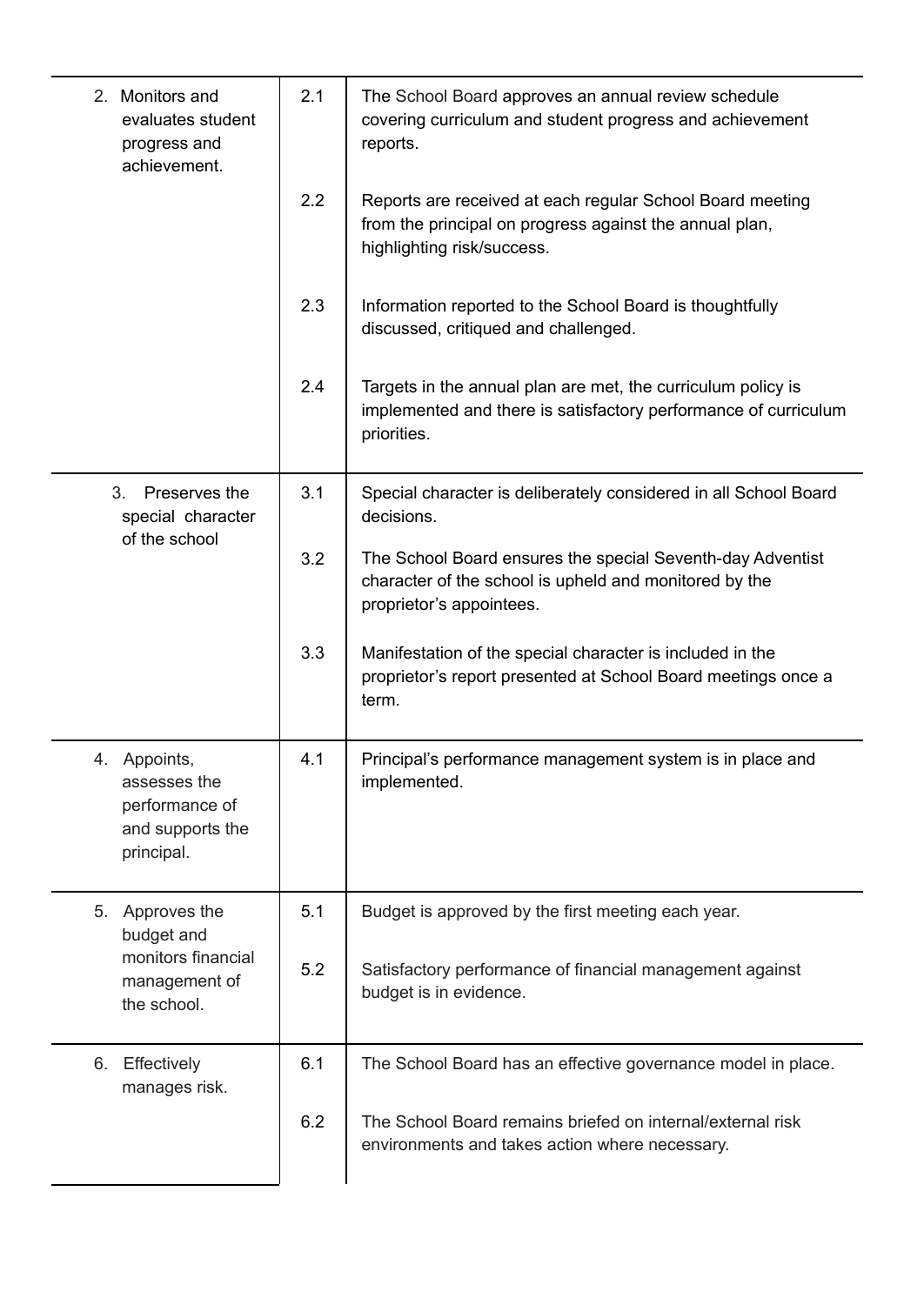|                                                                | 6.3 | The School Board identifies trouble spots in statements of audit<br>and takes action if necessary.                                                                                                                |
|----------------------------------------------------------------|-----|-------------------------------------------------------------------------------------------------------------------------------------------------------------------------------------------------------------------|
|                                                                | 6.4 | The School Board ensures the Principal reports on all potential<br>and real risks when appropriate and takes appropriate action.                                                                                  |
| 7. Ensures<br>compliance with<br>legal<br>requirements.        | 7.1 | New members read and understand the governance framework<br>including policies, the School's charter/strategic plan, School<br>Board induction pack and requirements and expectations of<br>School Board members. |
|                                                                | 7.2 | New and continuing members are kept aware of any changes in<br>legal and reporting requirements for the school.                                                                                                   |
|                                                                | 7.3 | The School Board seeks appropriate advice when necessary.                                                                                                                                                         |
|                                                                | 7.4 | Accurate minutes of all School Board meetings are approved by<br>the School Board and signed by the Chair.                                                                                                        |
|                                                                | 7.5 | Individual staff/student matters are always discussed in<br>public-excluded sessions.                                                                                                                             |
|                                                                | 7.6 | School Board meetings have a quorum (more than half of the<br>Board members presently holding office).                                                                                                            |
| 8. Ensures School<br>Board members                             | 8.1 | School Board meetings are effectively run.                                                                                                                                                                        |
| attend School<br>Board meetings<br>and take an<br>active role. | 8.2 | School Board members attend School Board meetings having<br>read School Board papers and reports and are ready to<br>discuss them.                                                                                |
|                                                                | 8.3 | Attendance at 80% of meetings (minimum).                                                                                                                                                                          |
|                                                                | 8.4 | No unexplained absences at School Board meetings (three<br>consecutive absences without prior leave results in immediate<br>step-down - refer Education Act 1989 s104 (1) (c)                                     |
| 9. Approves major<br>policies and<br>programme<br>initiatives. | 9.1 | The School Board approves programme initiatives as per<br>policies.                                                                                                                                               |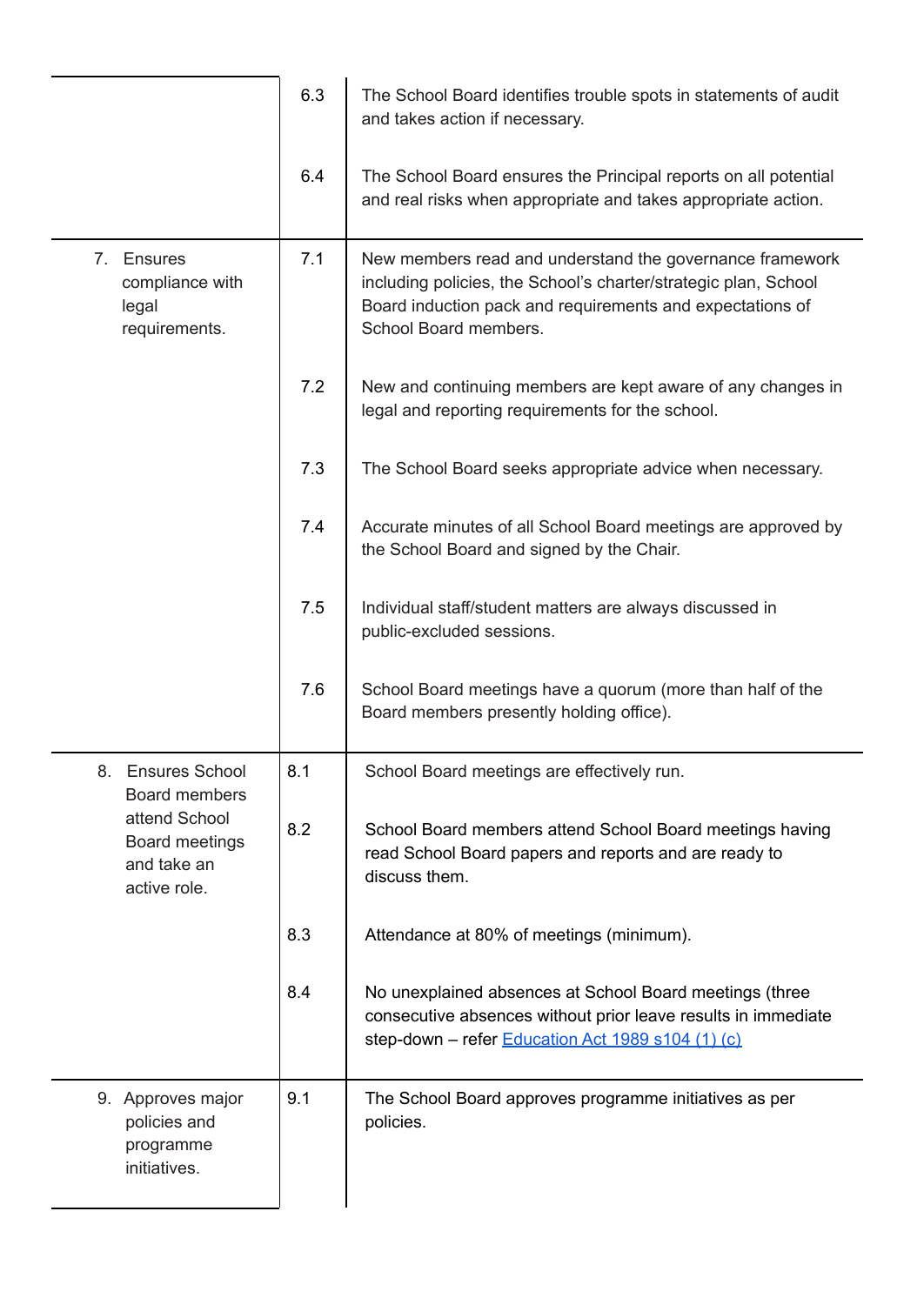|                                                                                                                                                    | 9.2          | The School Board monitors implementation of programme<br>initiatives.                                                                                                                                                                                                           |
|----------------------------------------------------------------------------------------------------------------------------------------------------|--------------|---------------------------------------------------------------------------------------------------------------------------------------------------------------------------------------------------------------------------------------------------------------------------------|
| 10. Fulfils the intent<br>of the Treaty of<br>Waitangi by<br>valuing and<br>reflecting New<br>Zealand's dual<br>cultural heritage.                 | 10.1<br>10.2 | The Treaty of Waitangi is obviously considered in School Board<br>decisions.<br>The School Board, Principal and staff are culturally responsive<br>and inclusive.                                                                                                               |
| 11. Approves and<br>monitors human<br>resource<br>policy/procedure,<br>which ensures<br>effective practice<br>and contributes<br>to its            | 11.1<br>11.2 | The School Board becomes and remains familiar with the<br>broad employment conditions that cover employees (staff<br>employment agreements and arrangements).<br>The School Board ensures there are personnel policies in<br>place and they are adhered to (code of behaviour). |
| responsibilities as<br>a good employer.                                                                                                            | 11.3         | The School Board ensures there is ongoing monitoring and<br>review of all personnel policies.                                                                                                                                                                                   |
| 12. Deals with<br>disputes and<br>conflicts referred<br>to the School<br>Board as per the<br>school's<br>concerns and<br>complaints<br>procedures. | 12.1         | Successful resolution of any disputes and conflicts referred is<br>achieved.                                                                                                                                                                                                    |
| 13. Represents the<br>school in a<br>positive,<br>professional<br>manner.                                                                          | 13.1         | Code of behaviour is adhered to.                                                                                                                                                                                                                                                |
| 14. Oversees,<br>conserves and<br>enhances the<br>resource base.                                                                                   | 14.1         | Property/resources meet the needs of the student achievement<br>aims.                                                                                                                                                                                                           |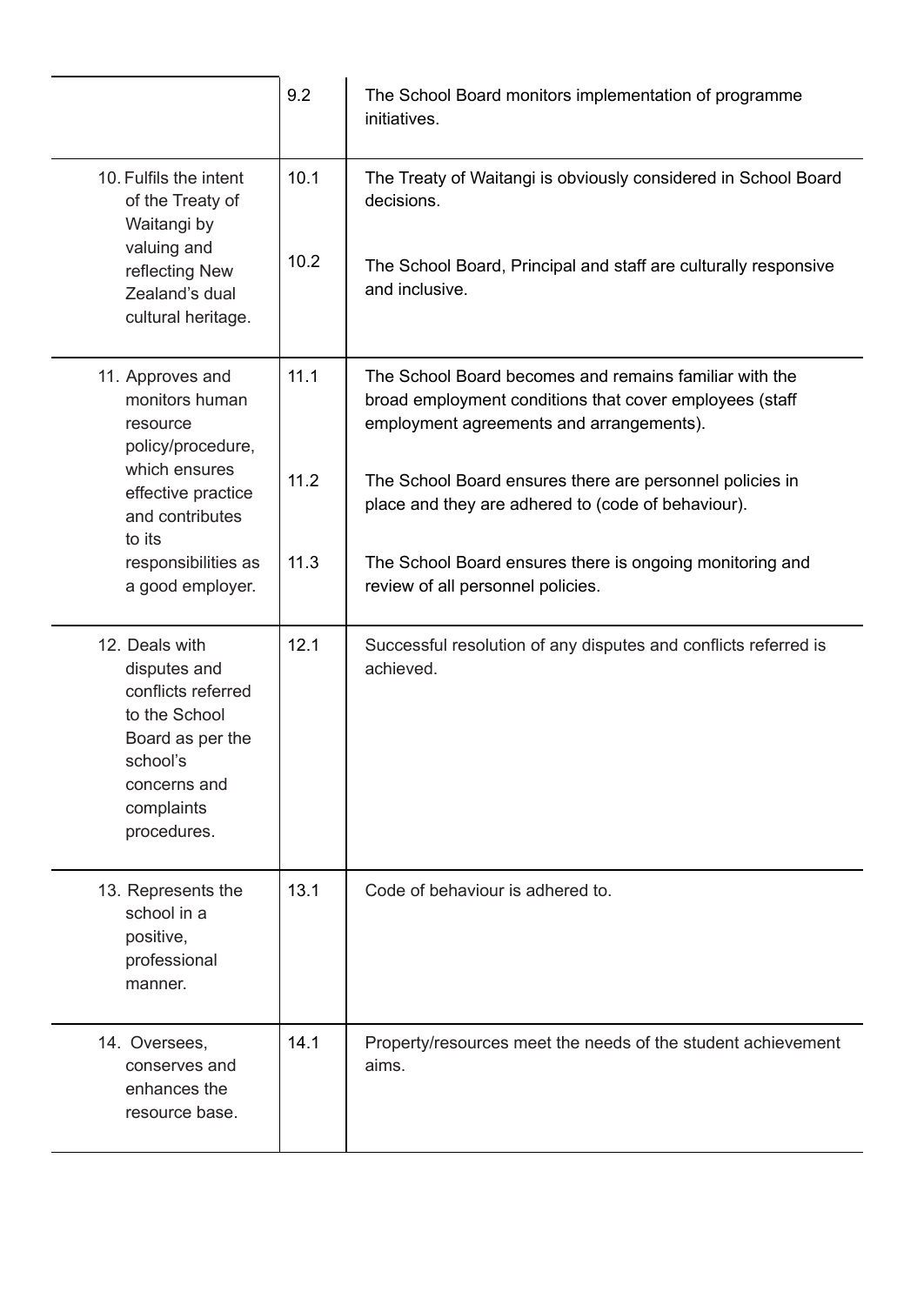| 15. Effectively hands<br>over governance<br>to new School<br>Board/Board<br>members at<br>election time. | 15.1 | New Board members are provided with induction and a copy of<br>the School Board's governance manual.        |
|----------------------------------------------------------------------------------------------------------|------|-------------------------------------------------------------------------------------------------------------|
|                                                                                                          | 15.2 | New Board members are fully briefed and able to govern<br>following attendance at an orientation programme. |
|                                                                                                          | 15.3 | Appropriate delegations are in place as per Schedule 6 (17) of<br>the Education Act.                        |
|                                                                                                          | 15.4 | School Board and Board members participate in appropriate<br>ongoing professional development.              |

## Procedures/supporting documentation

- Strategic Plan
- Annual Plan
- Proprietors handbook for NZ Adventist School Board of Trustees
- School Governance Policies
- School Deed of Integration Agreement

# **Monitoring**

- Analysis of Variance
- Audit Report
- Principal's Reports
- Proprietor's Reports

# Legislative compliance

- [Education](http://www.legislation.govt.nz/act/public/1989/0080/latest/DLM175959.html) Act 1989
- [Employment](http://www.legislation.govt.nz/act/public/2000/0024/latest/DLM58317.html?src=qs) Relations Act 2000
- State [Sector](http://www.legislation.govt.nz/act/public/1988/0020/latest/DLM129110.html?src=qs) Act 1989

### Implementation

- 1. Implementation and review of the School Board Roles and Responsibilities Policy is the responsibility of the Chair
- 2. All School Board members will be introduced to this policy as part of their induction to the School Board
- 3. The School Board Roles and Responsibilities Policy will be reviewed every three years or earlier as necessary